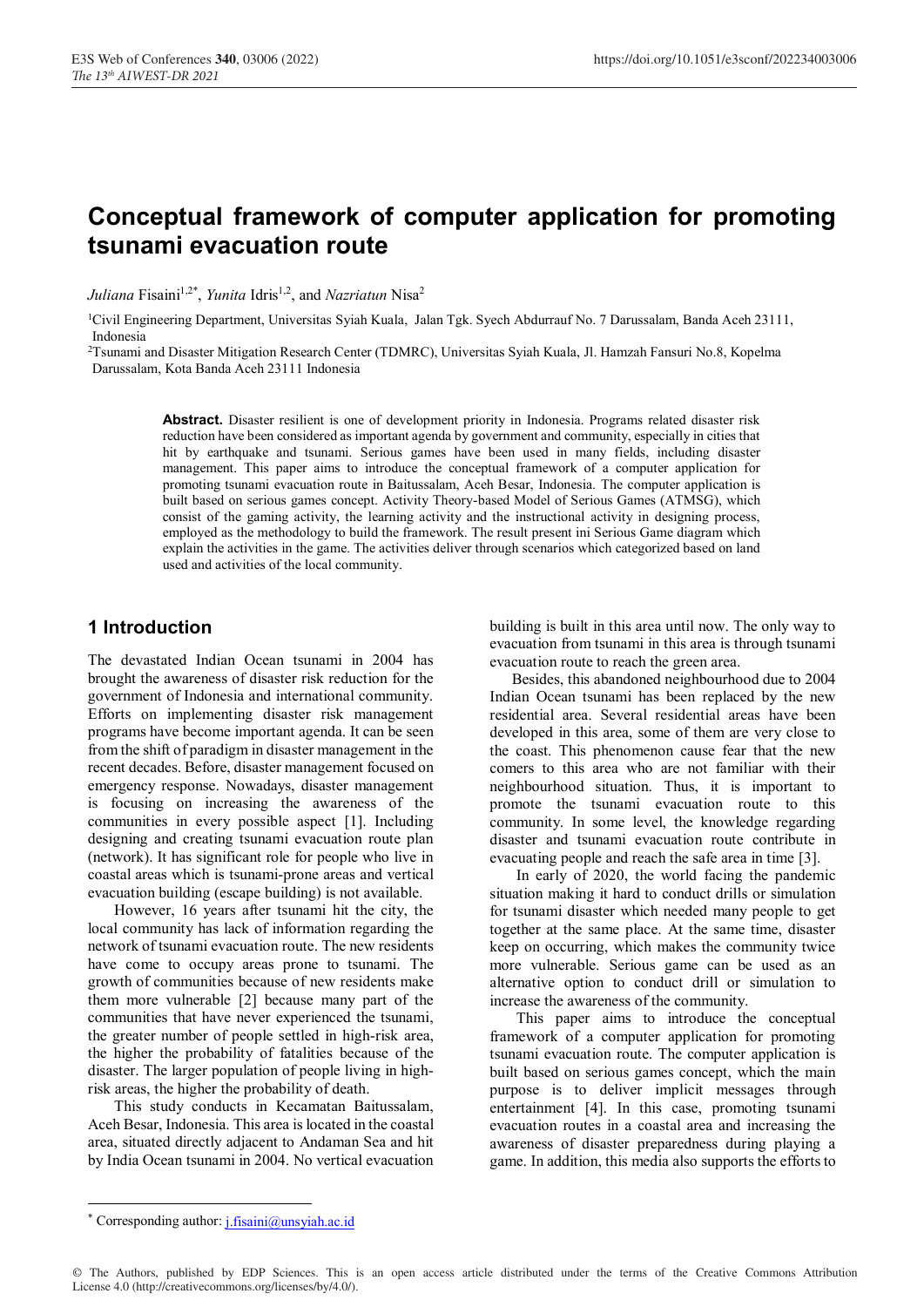sustain the campaign of disaster risk reduction during Covid-19 pandemic.

# **2 Literature review**

#### **2.1 Serious games on disaster management**

Serious games have been known as one of the tools that can be used to introduce and learn something, including in the field of disaster mitigation [4]. Besides, it is also managed as a tool to increase the awareness and knowledge of the community [5]. Several serious games related to disaster have been developed [5] [6][7].

Serious games related to geological hazard are more likely to be found. Meester [8] developed "Disaster in my Backyard" to introduce 5 important topics regarding disaster management which consist of situational awareness, decision-making, coordination and communication, planning, and rescue. Mossoux et al [6] created a board game named Hazagora which aim to raise the awareness about geohazards and disaster risk reduction strategies. The purpose of the game is to develop a resilient community in the face of periodic geological hazards. This game is design based on reality which displays a volcanic island divided into different land cover areas. Multiplayer game 5 to 10 people. Wang et al [9] has developed Defying Disaster, a 2D side scroller serious game designed to teach people how to prepare for and handle an earthquake. Based on test play to 30 persons, the participants believe that learning about disaster topic through serious game is more effective that reading materials. Gampell et al [7] explored disaster video games in two New Zealand museums named Te Papa in Wellington and Quake City in Christchurch, named Quake Safe House (QSH).

In addition, serious games in hydrometeorological hazards has been attracted researchers to involve in the field as well. Meng-Han Tsai [5] created Battle of Flooding Protection, a serious game to educate disaster prevention and Delima [10] built DisCoord, a serious game first implemented in the landslide-and flood-prone and useful as a public pedagogy intervention as they bring different forms of knowledge together in a public space and facilitate co-learning.

Hawthorn et al [4] reviewed and collected data of serious games with main purposes related to Tsunami Risk Communication. Academic database and nonacademic source i.e. YouTube and Google Play Store includer. Based on the search, several serious games such as Disaster Master (undated), Stop Disasters, Earth Girl and Earth Girl 2, Disaster Hero (Legacy Interactive) and Tanah – The Tsunami and Earthquake Fighter are listed. This work indicates that the demand of serious games in the field of disaster has amplified with the possibility of increasing people awareness of disaster damages and escalating the frequency of disaster.

#### **2.2 Disaster resilience**

Since the devastated tsunami in 2004, the paradigm of disaster management in Indonesia has shifted from focusing on emergency response to preparedness in coping the disaster [11]. This changing is followed by mainstreaming disaster management into every level. So

that, disaster management is not only the government responsibility, but also NGO – Non Government Organization, private sector and the communities. This is in accordance with the goals of Sendai Framework for Disaster Risk Reduction (SFDRR), to build community that is resilient to disasters [12].

Based on the UNDRR terminology, resilience is the ability of a system, community or society exposed to hazards to resist, absorb, accommodate, adapt to, transform and recover from the effects of a hazard in a timely and efficient manner, including through the preservation and restoration of its essential basic structures and functions through risk management.

Community disaster resilience (CDR) is the capability of the community to be able to recover in coping the disaster [13]. In the recent year, the definition of community disaster resilience not only concentrating on the ability of the community to recover from the disaster but starting to include readiness, mitigation and disaster adaptability within it [13]. The resilience of community toward disaster will be able to achieve by improving their capacity and knowledge regarding disaster in their neighbourhood. Education and capacity building to enhance a better understanding of disaster hazard and disaster risk at their neighbourhood can be perform in disaster prone community [12].

#### **2.3 Land use, activity center and route choice model**

Tsunami evacuation routes plays significant roles in the prone tsunami area with no vertical evacuation building available such as in District of Baitussalam, Aceh Besar, Indonesia. It becomes the only alternative of tsunami mitigation instrument. Planning of tsunami evacuation route covers both route for vehicles and pedestrians [14], however in South East Asia countries, where most road infrastructure are narrow, the effort of tsunami mitigation mostly by running and walking (pedestrian) [15]. L"ammel et al (2011) also agree that mass evacuation become a complex problem in transport planning [15].

When the disaster come, there is an urgent to evacuate people in large number from vulnerable area (red zone) to the safe area (green zone) to reduce the disaster risk [15]. In evacuating people, especially in the area with no vertical evacuation shelter, road assigned as tsunami evacuation routes become very important. In planning of evacuation route, road network which perpendicular to the coastal line turn itu the first consideration [16] and the shortest route to reach safe area or evacuation shelter. In transport planning, the shortest route is not only determined by the shortest distance [15] but also consider the shortest travel time. This theory is known as Nash Equilibrium Approach [15]. Besides, the closest evacuation places and the shortest routes also able to be calculated using the Dijkstra method [17].

Researches on route planning in several countries with high tsunami potential have been performed. Wargadalam et al stated that lack of information of shelter and tsunami evacuation route relatively increase the number of the victims based on the tsunami incident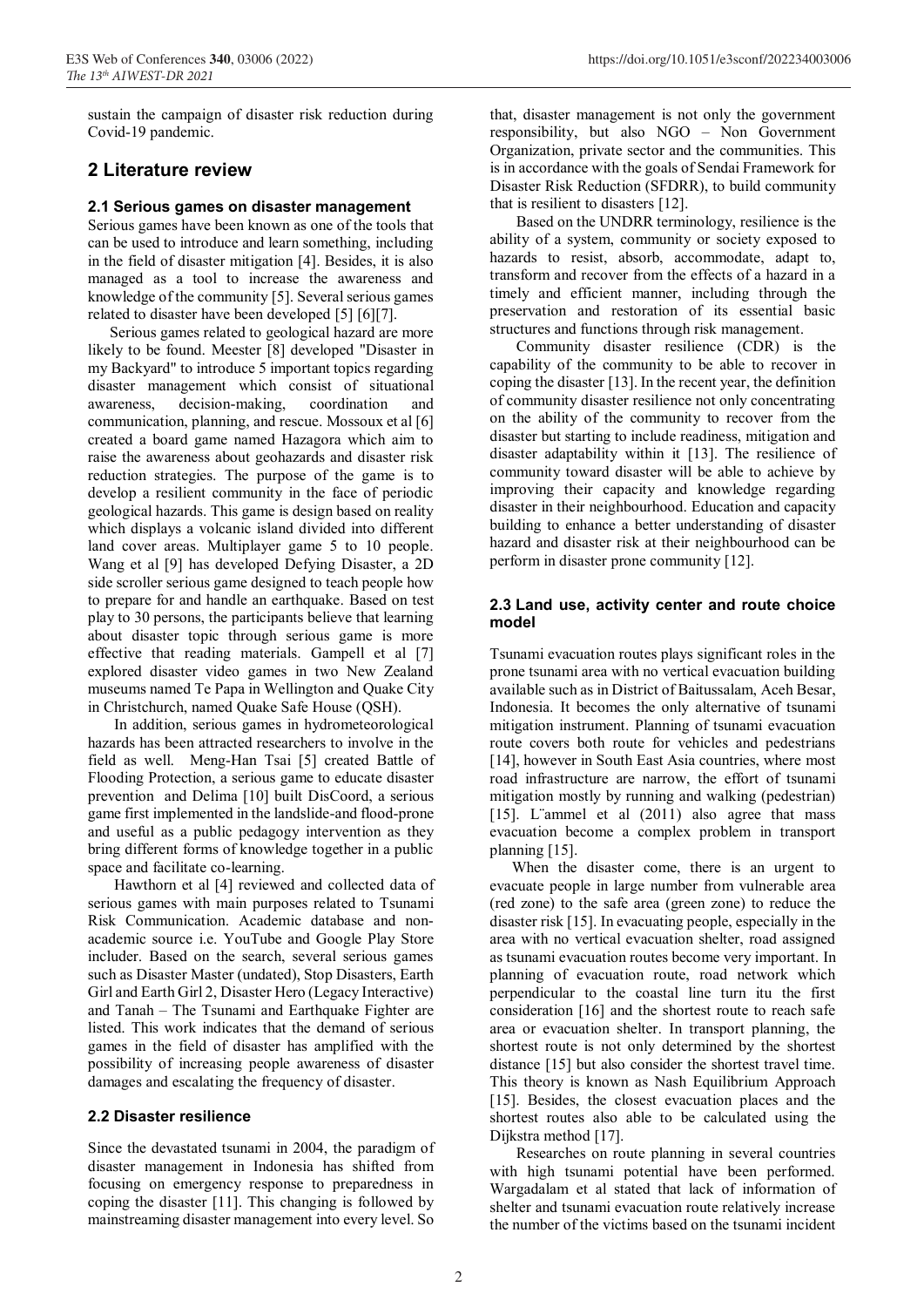in Pangandaran, Indonesia. Lack of information of shelter location and evacuation routes lead to traffic congestion during the mitigation process [18]. Takabatake et al [14] simulated the mobility behaviour of local residents and tourists in tsunami evacuation. In this model, the behaviour of local residents and visitors are differentiate based on their familiarity to the city of Kamakura, Japan. It is assumed that local residents have information of shortest route to evacuate and know the location of shelters, while visitors follow the crowds in evacuation process and run to higher land. Result shows that in the bottle neck area wherepassed by visitors during evacuation are congested and the speed of evacuation decrease dramatically.

Scheer et al [19] developed generic framework for tsunami evacuation planning. Several essential items for tsunami evacuation map listed in the framework, i.e location of evacuation shelter, travel time to reach the shelter and safe place or green zone of tsunami hazard. In details, the tsunami evacuation map should exhibit the direction to escape, the availability of roads and/or major paths (evacuation routes) in this direction, information of the number of people that will use these evacuation routes simultaneously, the minimum travel speed (of the evacuees) to count with and the distance towards the next safe destination (including locations of horizontal and vertical shelters) [20].

Álvarez [3] explained about the utilize of pedestrian di Kota Iquique, Chili which potentially obstruct evacuation process if tsunami hit the city. Several reasons of this possibility are physical condition of pedestrian surface, lack of pedestrian maintenance, complex design of pedestrian i.e. stairs and the utilization of pedestrian for restaurant dan parking area. Sahal et al explores the alternative of pedestrian evacuation planning in the coastal area of Rivera River, French Mediterranean coast. Using RouteFinder and SimWalk to identify the routes to the shelter from the beach and estimate travel time by walking to the shelter [21]. Hector R. Lim Jr develop a model of route choice behaviour of evacuees in highly urbanized area based on the case study in Bagong Silangan, Quezon City, Philippines [22].

# **3 Methodology**

#### **3.1 Study area**

This study is located in Kecamatan Baitussalam, Aceh Besar, Indonesia, with an area of 20.84 km2, which is divided into 13 (thirteen) villages with population of 19,264 people. This area is mostly located in the coastal area as shown in Fig. 1. The targeted location are in Kajhu Village and Cadek Village.



**Fig. 1.** Study Location

#### **3.2 Framework development process**

The framework development of this computer application is adapted from the work of Morschheuser et al [23]. This work reviewed serious game models and proposed a method to develop a serious game. The method consists of seven phases as shown in Fig. *2*.



**Fig. 2.** Design game method (morschheuser).

The seven phases consist of Project preparation, Analysis, Ideation, Design, Implementation, Evaluation and Monitoring. We modified the phases by adding promotion phase. Promotion has significant role in disaster management game since the targeted users are from large community. All people who live and visit tsunami prone are required to know the existing of the game.

Since the purpose of the game is to introduce tsunami evacuation route, we deliver the insight of tsunami evacuation route through several scenarios. Scenarios cover areas based on land used of the area, for example education, commercial, residential and worship center.

The framework will be implemented in the form of computer application especially computer video game with single player. The user, namely targeted group, will experience the realm in the gamec as they visited the location since the setting of the serious game is develop based on the reality of Kecamatan Baitussalam, Aceh Besar, Indonesia. This consideration is chosen to fulfil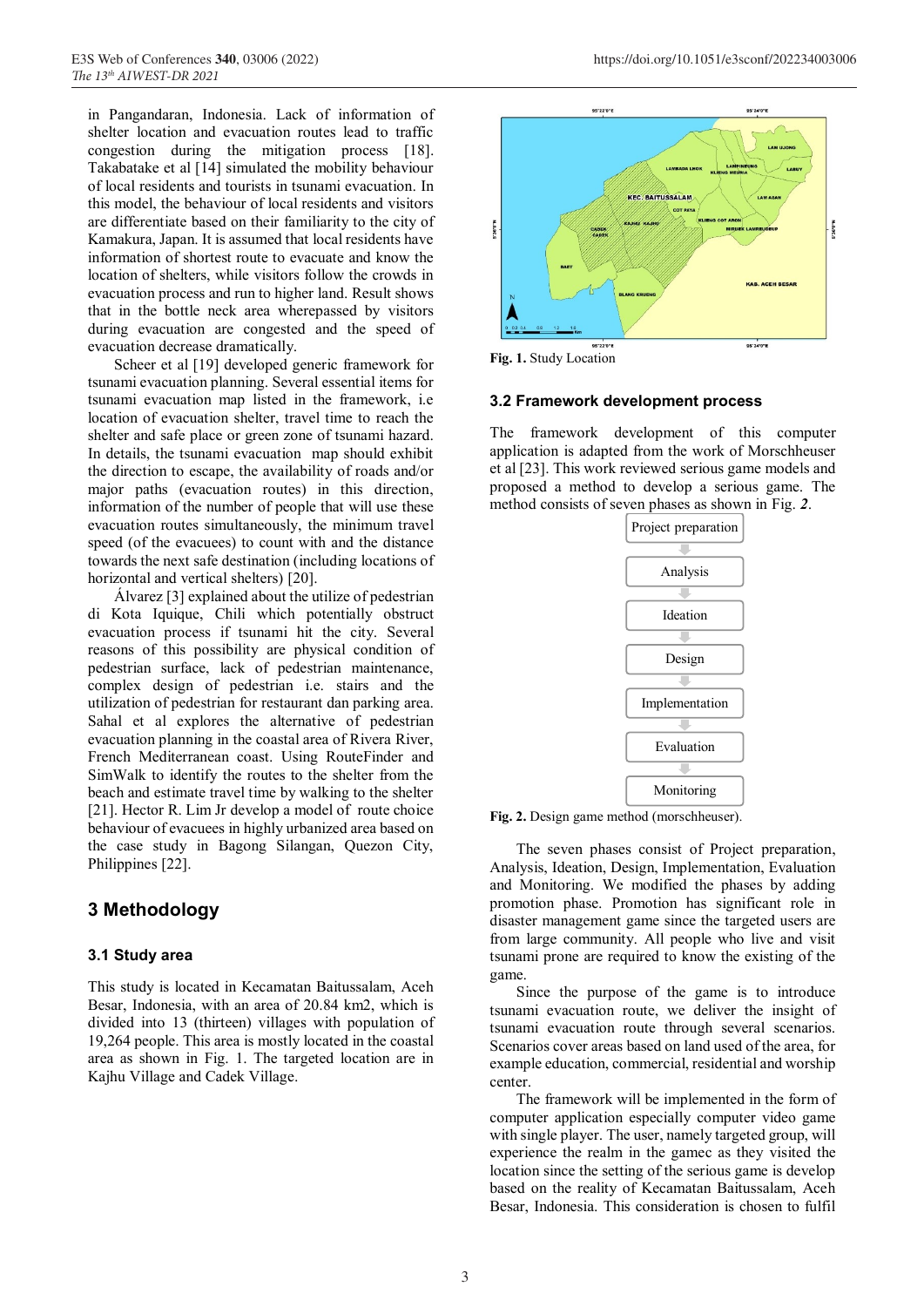the general purpose of serious game, to simplify the reality.

#### **3.3 Serious game design**

In designing a serious game, the general network of the game plays an essential process of development. The initial network of the game story considers as the groundwork in creating serious game diagram. In order to establish the development process systematically, a serious game design methods/framework is employed. Game design framework used to be a tool to analyse games. The rise of framework development to analyse and develop a game has been began in 1960s. LeBlanc, Hunicke and Zabek introduce MDA (Mechanics-Dynamics-Aesthetics), a framework focuses on the design of games for entertainment [24]. Later on in 2015, [24] presented DPE (Design - Play - Experience) framework. The framework depicts the sub components of serious game design, including the Learning, Storytelling, Gameplay, and User Experience layers.

In the domain of serious games, several methods and frameworks have been introduced to analyze and design the game. Each method has advantages and disadvantages. Recently, ATMSG was establish to assist researchers from multidisciplinary field to analyse and design the serious game [25].

The framework is developed based on Activity Theory-based Model of Serious Games (ATMSG), which consist of the gaming activity, the learning activity and the instructional activity in designing process [25]. This method considers the role of users as well as the serious game play the similar position in delivering lessons embedded in the application, which named instructional activity. Instructional activity consists of intrinsic instruction (task in the serious game) and extrinsic instruction (the instruction that informed by instructor).

The process serious game design using ATMSG employs 4 steps which classified into 2 phases. First phase named Analyze Activities which is the first steps of the process, to identify and describe the activities in the activity network. Second phase named analyze action, consist of step 2 – represent game sequence, step 3 identify action, tool and objectives dan step 4 provide description of the implementations.

In order to build the serious games, several stages are employed. These stages derived from the methods used. In general, it is necessary for serious game designers to determine the objectives of the serious game in the first place. The serious game named SG EvaNami – Promoting Tsunami Evacuation Route aims to provide virtual drills to endorse the existing tsunami evacuation network to the inhabitants around tsunami prone area. The game is developed to create the awareness of tsunami risk to the residents in the targeted area.

#### **3.4 Coordination of stakeholders**

In order to achieve the goal, coordination among stakeholders become an important aspect. To acquire the support in collecting data, we cooperate with several stakeholders such as head of district, representatives from Regional Board for Disaster Management in Aceh Besar, Indonesia (BPBD Aceh Besar), and two headmen of the targeted area. In consequence, these partnerships intensify the public involvement in developing the framework. The collaboration among stakeholders also stimulates the public participation.

In preparation of developing the framework, discussion with the headmen and head of district has been initiated. The main topic of the discussion is to measure the tsunami preparedness in Baitussalam area. To quantify the information, a questionnaire survey is implemented. The questionnaire survey will be explained in the next chapter.

Furthermore, to obtain the information regarding existing tsunami evacuation network in Baitussalam area, cooperation with Regional Board for Disaster Management in Aceh Besar, Indonesia (BPBD Aceh Besar) is established. The representatives of local government agency who responsible for disaster management hand over the existing tsunami evacuation routes in the area of Regency Aceh Besar. It is believed that the existing tsunami evacuation routes in Aceh mostly not relevant to the current condition. Since these data is employed as the foundation of the design game, to guaranty the accuracy of the data, we organized a tsunami evacuation routes survey.

#### **3.5 Tsunami evacuation route survey**

The tsunami evacuation routes survey is divided into two categories: survey of the properness of the existed tsunami evacuation network and survey of the alternative tsunami evacuation route for serious games scenario. The survey of the existence of existed evacuation route aims to ensure that the evacuation routes listed on the map are still available and usable. It is essential to assess the availability and quality of the available network to minimize the fear of existing network does not meet the requirements of tsunami evacuation routes characteristics or the existed tsunami evacuation routes remain in appropriate condition.

In addition to utilizing the existing tsunami evacuation routes, this research also maps several alternative routes that can be used in the event of tsunami disaster. The alternative tsunami evacuation route was chosen based on an imaginary line built from the tsunami wave flow boundary that occurred in 2004. So that the selected meeting point is not in tsunami prone zone.

This survey conducted to ensure that the specified meeting points are located in tsunami green zone. The alternative routes and selected meeting points embed in the serious game EvaNami through several scenarios.

The mapping of the alternative tsunami evacuation route conducted using android-based application, Avenza Maps. This application used to map the paths traversed by surveyors. This application recorded the distance and travel time to the designed meeting points. The survey is conducted by 6 surveyors within 3 days.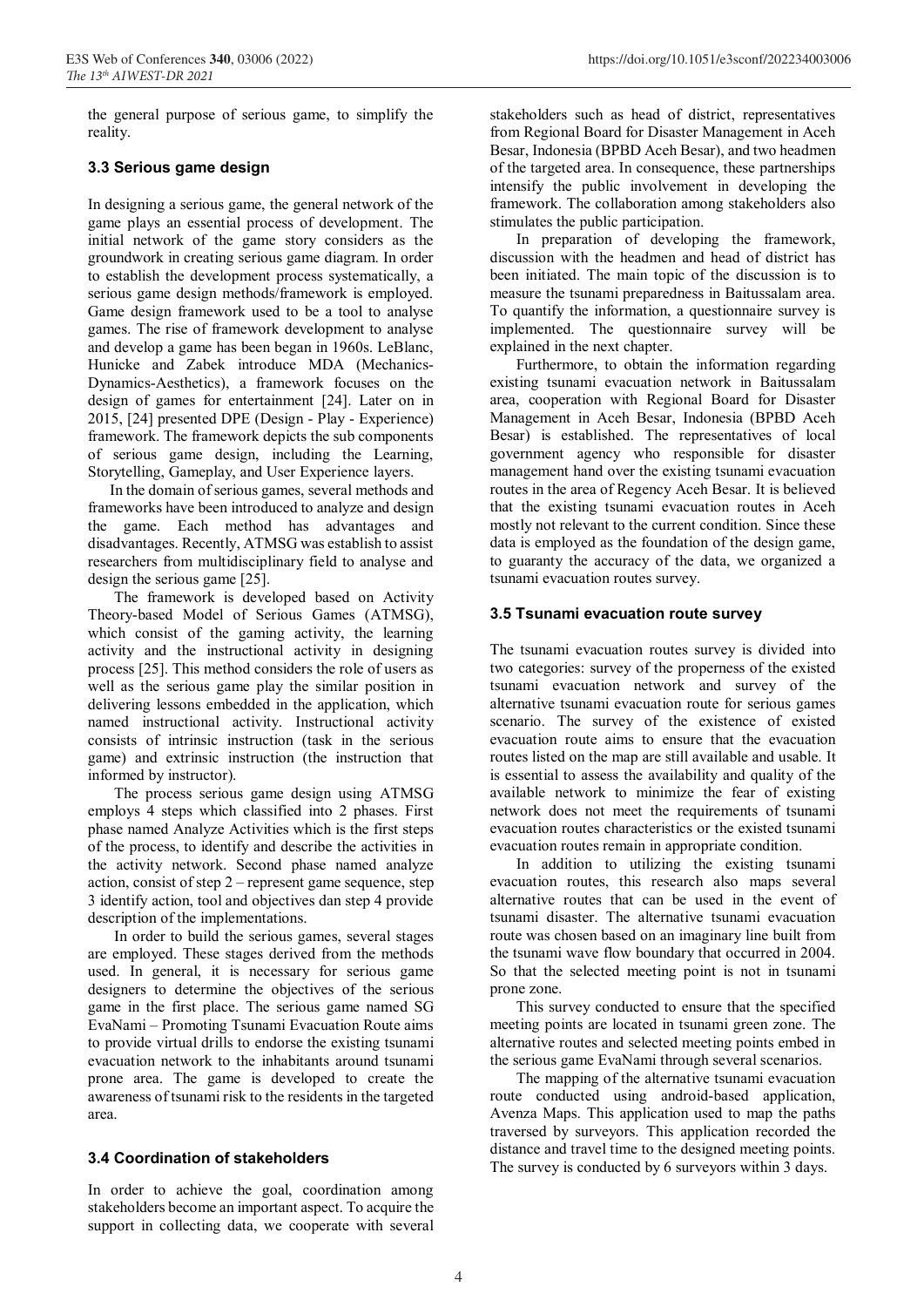#### **3.6 Tsunami preparedness questionnaire survey**

To comprehend the preparedness of the community toward tsunami, the questionnaires were delivered. In the first phase, the questionnaires distribute through an online survey platform named Google Form. We shared the survey through Facebook and WhatsApp. Due to the limited access of targeted community to social media, 4 surveyors were sent to the targeted area for the second phase of questionnaire survey. 30 people were interviewed regarding their readiness of facing tsunami in the future.

The questionnaires were adapted from Individual and Household Preparedness Framework in Anticipating Natural Disasters, an assessment developed by Indonesian Institute of Sciences (LIPI) in collaboration with UNESCO/ISDR in 2006 [26] [27]. This framework aims to measure the level of knowledge/capacity, vulnerability and readiness of community in dealing with earthquake and tsunami. The questions comprise of 3 groups which consist of the characteristics of participants including experience of the 2004 Indian Ocean Tsunami in the area and duration of residency in the area, knowledge related to disaster especially tsunami and household disaster preparedness plan.

#### **3.7 Evaluation process**

The process of game evaluation is conducted through a Focus Group Discussion (FGD) involved stakeholders and community representatives. The evaluation is done by conducting pre-test, test play, and post-test. Pre-test and post-test are questionnaire-based test.

# **4 Result and discussion**

The designed computer application aims to promote tsunami evacuation route. The application is built based on the concept of serious game and route choice model for tsunami evacuation.

#### **4.1 Tsunami evacuation route in Baitussalam Aceh Besar**

Regional Board for Disaster Management in Aceh Besar, Indonesia revealed that one of our targeted area has been assigned as one of Desa Tangguh Bencana (Resilient Village). Desa Tangguh Bencana (Destana) is a national government program through Indonesian National Board for Disaster Management (BNPB). The program is built the capacity of the village to be able to comprehend the disaster hazard in their area and be able to organize the human resources in the community to decrease the vulnerability as well as increase the capacity to reduce the disaster risk. Thus, our project is believed to have synergy to the existed government program in the area since we have similar goal: to create resilient community in disaster prone area.



**Fig. 3.** Tsunami Evacuation Route. Source: BPBD Aceh Besar, Indonesia

Furthermore, to support the SG EvaNami framework development, the Regional Board for Disaster Management in Aceh Besar, Indonesia (BPBD Aceh Besar) provided the existed tsunami evacuation map of Kecamatan Baitussalam, Aceh Besar, which shown in Figure 1. Figure 1 display the tsunami evacuation route existed in Kecamatan Baitussalam, Aceh Besar Indonesia. Tsunami evacuation route signs appears to direct people to avoid the coastal area. The evacuation should be done by running vertically to the coastal line. However, the information of tsunami evacuation shelter (meeting point) and the shortest routes are not available. There also no information regarding the green zone of tsunami. This map is not available in the public area of Baitussalam, Aceh Besar.

#### **4.2 Game objective**

Every serious game has specific purpose to be achieved. In general, serious game in the field of disaster aims to improve the awareness of disaster risk and resilience. Several developed serious games have very specific goals, for example DisCoord aims to educate the community about the landslide and flood-prone [10], Defying Disaster - a 2D side scroller serious game designed to teach people how to prepare for and handle an earthquake [24] and some others mentioned in Introduction. It is also applied to SG EvaNami, which framework is introduce in this paper, the SG EvaNami is designed with the purpose to promote tsunami evacuation routes in the coastal area. In addition, the framework of SG EvaNami also linked to website EvaNami, where the information of tsunami knowledge is available. Besides, the website also provides quiz to test the preparedness of community in facing tsunami in the future. The website can be accessed for free by the community. This digital media also benefit to forward the information regarding disaster to the next generation. In addition, in the Covid19 pandemic era, which physical distance is promoting and the crowd is prohibited [28], it is can be used as a virtual drill for tsunami evacuation.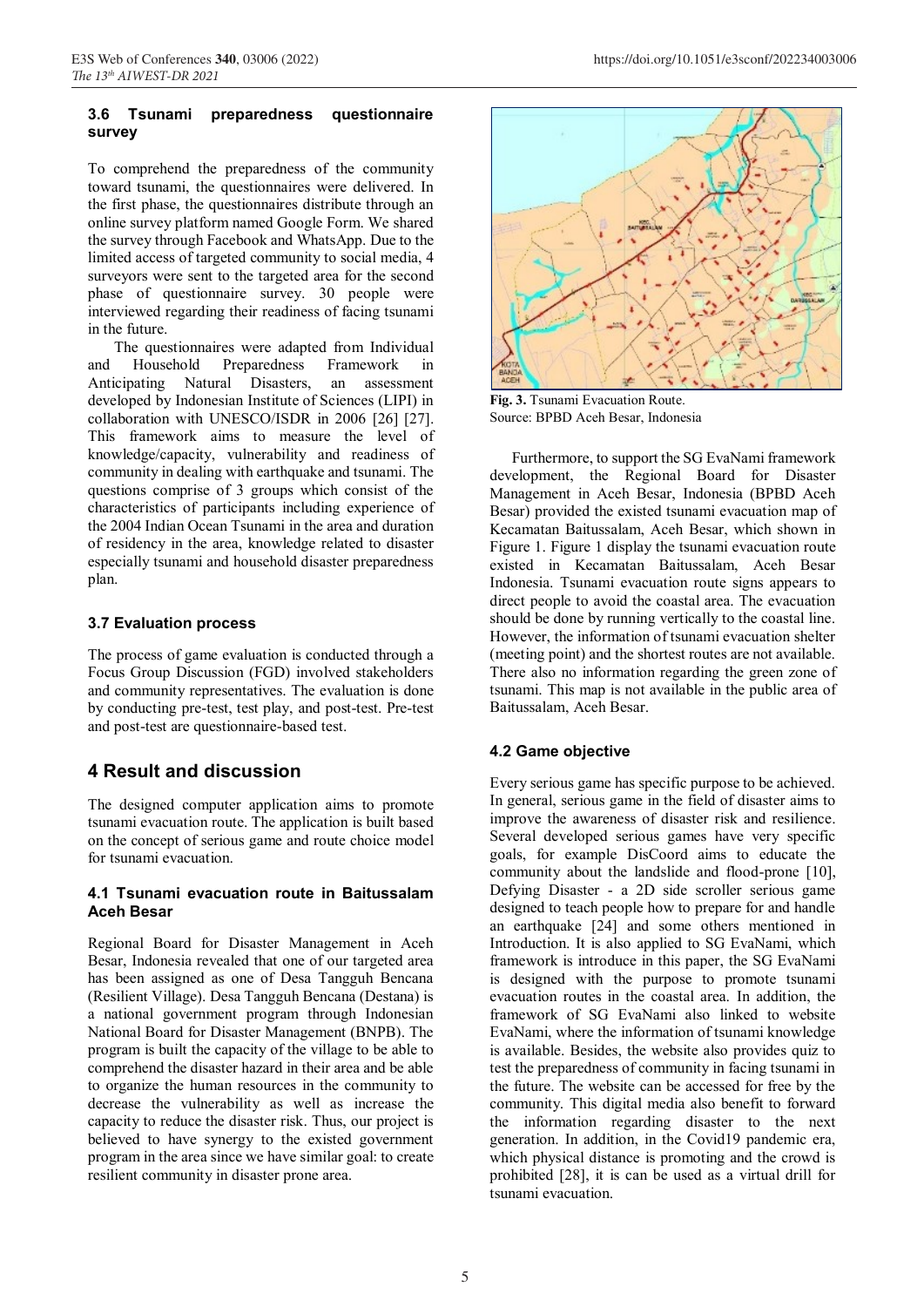#### **4.3 Targeted users**

Development of serious games with specific purpose mostly associate with stakeholders in the field. SG EvaNami which focus on promoting tsunami evacuation routes have targeted users whom have been determined. At the first phase, the serious game intend to be introduce to stakeholders in related sector, such as local government, BPBD Aceh Besar, researchers, academicians, and headmen of the targeted area. In the next phase, this drill is expected to be used by the community from various ages including students and elderly with computer dan smartphone literacy.

Children under 12 years old who are able to read and operate computer or and smartphone will be able to play SG EvaNami under supervision of parents. There is a scenario in the SG EvaNami which placed the school as the base area. This scenario represents the education center/land used as disaster prone area Teenagers older than 12 years old, adult both men and women, as well as elderly are assumed to have activities in the residential area, commercial area and worship center. Therefore, the proposed scenarios in the framework consider these activity center as the basis area or starting points in the scenarios.

#### **4.4 Conceptual framework of SG EvaNami**

The conceptual framework of SG EvaNami – Promoting Tsunami Evacuation Route is presented in Fig. 4. The framework displays the development process of the serious games divided into six stages. The first stage is Ideation. In this stage, we explore general plan of the serious game and identify data need for the game development.

The second step, context and user analysis. Context analysis begin by conducting preliminary survey. The preliminary survey consists of community capacity toward disaster survey which aim to identify the level of community resilience of targeted community (game user). Furthermore, in this stage we also perform validation of imaginary line of tsunami inundation boundary and data collection of existing tsunami evacuation route and survey alternative tsunami route. The third stage is the design process. We employ ATMSG method to design the serious game. Game development is implemented by using Unreal Engine.

The fifth stage is evaluation. The evaluation process is done through a focus group discussion involved stakeholders and community representatives as targeted user. The activity of evaluation cover pre-test, test play, and post-test. Questionnaires regarding the knowledge of tsunami evacuation route distributes to the FGD participants before and after playing the game to test the impacts of playing the game for players and user experience of the game. Participants are requested to present their opinion in order to develop better version of the game. The last stage is Promotion. This activity intends to socialize the media to the public. The promotion is conducted by sharing the information through various platform.

#### **4.5 Proposed evacuation route employed in SG EvaNami**

In the design process, scenarios in the game is determined by considering the center of activity of the community. In general, people have do go to school to get education. Women in the area is dominated by stay at home mother, which brought us to the consideration mostly women will go to shopping area (commercial area). Furthermore, since the targeted area is in Aceh where the Islamic sharia law is implemented, we add mouse or worship center as one of many scenarios. Consequently, five scenarios are proposed, which 5 location Residential Area in Desa Cadek, SD Mon Singet, Pasar Kajhu, Pasar Ikan Lam Ujung, Perumahan di Lambada Lhok and Mesjid Labuy as the basis area in the scenarios. These areas are chosen due to the location close to the coastal area and hit by tsunami in 2004.

Furthermore, the shelter or meeting point for evacuation in each scenario is determine. The location of meeting point is decided base on the tsunami evacuation shelter criteria or located in the green zone from tsunami. Grounded on the two locations, we proposed several tsunami evacuation routes to connect the red zone to the green zone.

**Fig.** *5* shows the proposed evacuation routes with several alternatives. The information of road network acquired from Google Map. Surveyors did site visit (survey) to ensure the quality of the road meet the characteristics of tsunami evacuation routes, at least for pedestrians. By using the concept of route choice model which the best route is considered by the shortest route [15]. Besides, several alternatives provided which have possibility that during the congested hours, the alternative routes serve shorter time to reach the evacuation shelter. This also derive from the concept of route choice model [22].

Besides the shortest path and shortest travel time to reach the evacuation shelter, another consideration take into account in planning the evacuation route is the route should be perpendicular to coastal lines [16] and the coordinate of the shelter area have to be in the green zone of tsunami (based one tsunami flow in this location in 2004).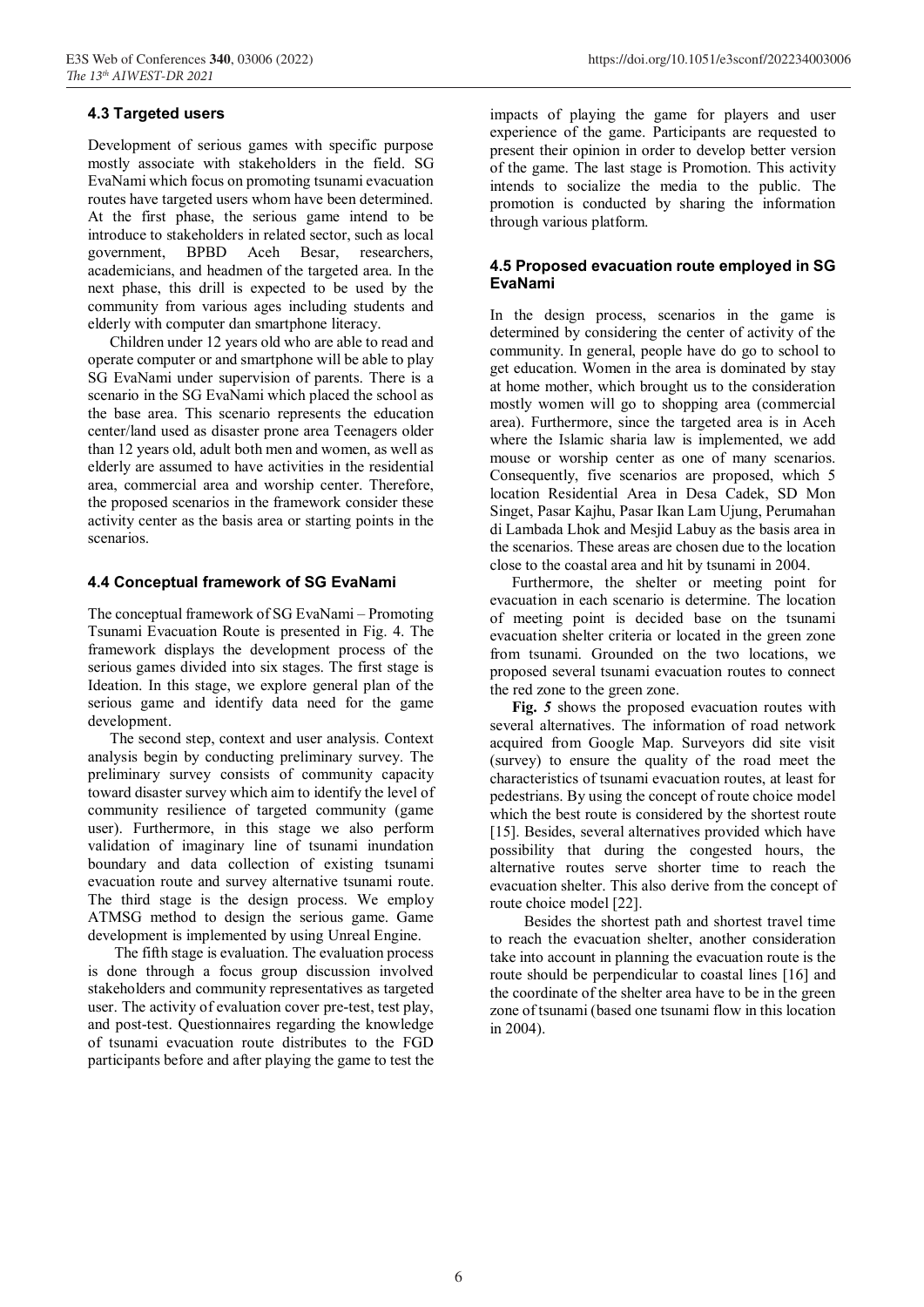

**Fig. 4.** Conceptual framework of SG EvaNami.



**Fig. 5.** Proposed tsunami evacuation route and Meeting Point in SG EvaNami.

# **5 Conclusion**

To conclude, this paper presents the conceptual framework of a computer application. The computer application includes in a computer video game aims to promote tsunami evacuation route. The framework is develop based on existed methods of developing a serious game with some modification to achieve the main goal of game. Besides, the concept of land used,

route choice model, and tsunami evacuation route requirements employed. It is expected that the serious game will be able to be a tool in promoting tsunami evacuation route to both for recent community and the next generation. This computer application preserves as a drill in disaster mitigation during Covid19 pandemic, where large scale social restriction is implemented.

The conceptual framework describes the whole process of developing the game. It consists of six stages, from ideation to socialization. In developing the serious game, stakeholders are involved. The community capacity in tsunami preparedness are analyzed through questionnaires survey. In designing scenarios, tsunami evacuation route survey and alternative road are explored, and the evaluation process involved stakeholders as well as targeted users to get the feedback for the game. It is believed that this computer application advances the benefit of serious game in disaster management field.

# **References**

- 1. B. Ryan, K. A. Johnston, M. Taylor, and R. McAndrew, Int. J. Disaster Risk Reduct. **49**, 101655 (2020)
- 2. B. Adu-Gyamfi and R. Shaw, Int. J. Environ. Res. Public Health **18**, (2021)
- 3. G. Álvarez, M. Quiroz, J. León, and R. Cienfuegos, Nat. Hazards Earth Syst. Sci. **18**, 2027 (2018)
- 4. S. Hawthorn, R. Jesus, and M. A. Baptista, Int. J. Serious Games **8**, 21 (2021)